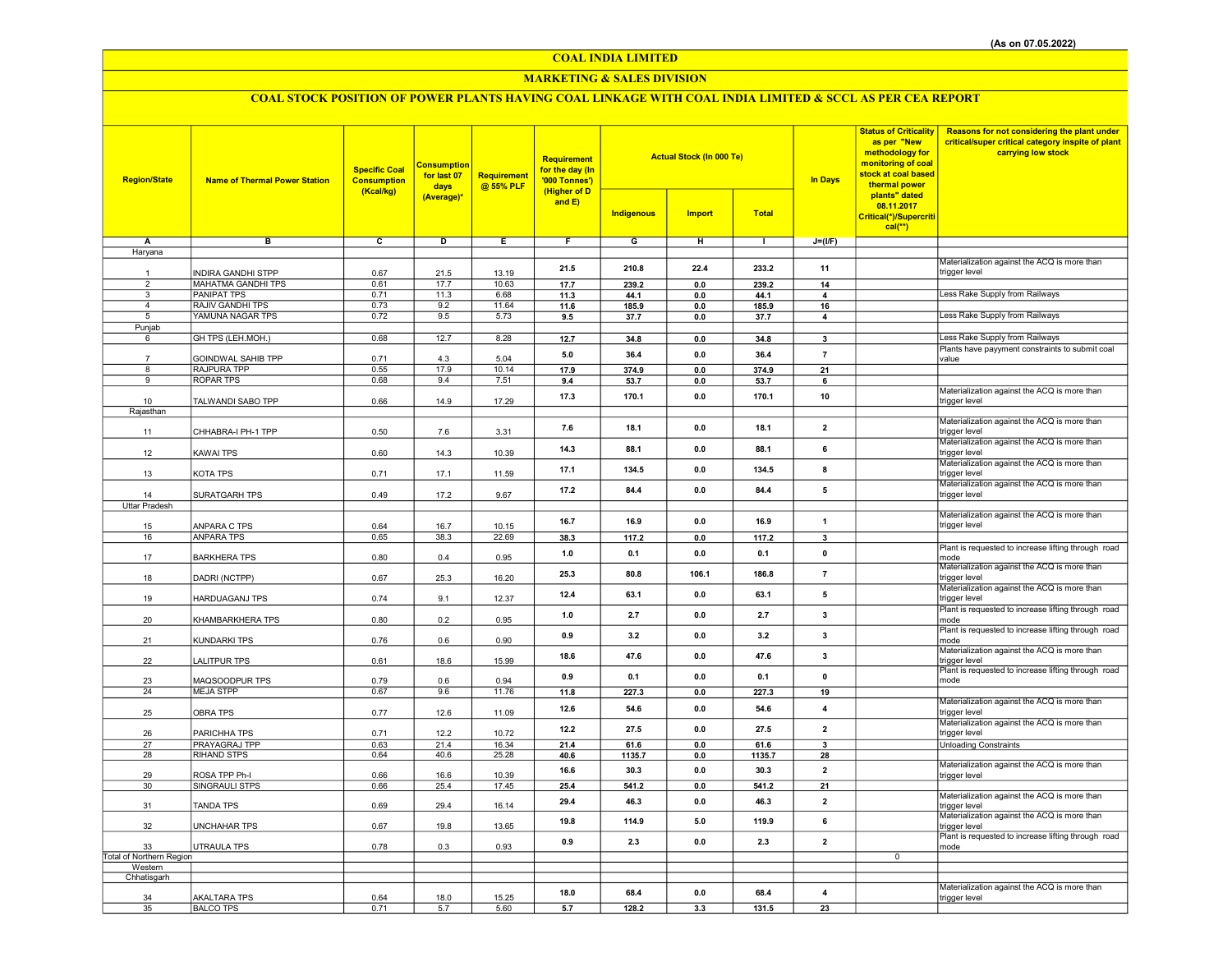#### COAL INDIA LIMITED

## MARKETING & SALES DIVISION

## COAL STOCK POSITION OF POWER PLANTS HAVING COAL LINKAGE WITH COAL INDIA LIMITED & SCCL AS PER CEA REPORT

| <b>Region/State</b> | <b>Name of Thermal Power Station</b>         | <b>Specific Coal</b><br><b>Consumption</b><br>(Kcal/kg) | <b>Consumption</b><br>for last 07<br>days<br>(Average)* | <b>Requirement</b><br>@ 55% PLF | <b>Requirement</b><br>for the day (In<br>'000 Tonnes')<br>(Higher of D<br>and E) | <b>Indigenous</b> | <b>Actual Stock (In 000 Te)</b><br><b>Import</b> | <b>Total</b>   | <b>In Days</b>          | <b>Status of Criticality</b><br>as per "New<br>methodology for<br>monitoring of coal<br>stock at coal based<br>thermal power<br>plants" dated<br>08.11.2017<br>Critical(*)/Supercriti<br>$cal$ <sup>**</sup> ) | Reasons for not considering the plant under<br>critical/super critical category inspite of plant<br>carrying low stock |
|---------------------|----------------------------------------------|---------------------------------------------------------|---------------------------------------------------------|---------------------------------|----------------------------------------------------------------------------------|-------------------|--------------------------------------------------|----------------|-------------------------|----------------------------------------------------------------------------------------------------------------------------------------------------------------------------------------------------------------|------------------------------------------------------------------------------------------------------------------------|
| А                   | в                                            | $\overline{c}$                                          | D                                                       | Е.                              | F.                                                                               | G                 | н                                                | $\blacksquare$ | $J=(I/F)$               |                                                                                                                                                                                                                |                                                                                                                        |
|                     |                                              |                                                         |                                                         |                                 |                                                                                  |                   |                                                  |                |                         |                                                                                                                                                                                                                | Materialization against the ACQ is more than                                                                           |
| 36                  | <b>BANDAKHAR TPP</b>                         | 0.71                                                    | 5.1                                                     | 2.81                            | 5.1                                                                              | 9.4               | 0.0                                              | 9.4            | $\overline{2}$          |                                                                                                                                                                                                                | trigger level                                                                                                          |
| 37                  | <b>BARADARHA TPS</b>                         | 0.77                                                    | 20.3                                                    | 12.25                           | 20.3                                                                             | 209.3             | 0.0                                              | 209.3          | 10                      |                                                                                                                                                                                                                |                                                                                                                        |
| 38                  | <b>BHILAI TPS</b>                            | 0.76                                                    | 7.9                                                     | 5.01                            | 7.9                                                                              | 108.1             | 0.0                                              | 108.1          | 14                      |                                                                                                                                                                                                                | Materialization against the ACQ is more than                                                                           |
| 39                  | <b>BINJKOTE TPP</b>                          | 0.75                                                    | 0.0                                                     | 5.95                            | 6.0                                                                              | 25.1              | 0.0                                              | 25.1           | $\overline{4}$          |                                                                                                                                                                                                                | trigger level                                                                                                          |
| 40                  | <b>DSPM TPS</b>                              | 0.69                                                    | 8.8                                                     | 4.56                            | 8.8                                                                              | 32.7              | 0.0                                              | 32.7           | $\overline{4}$          |                                                                                                                                                                                                                |                                                                                                                        |
| 41                  | <b>KORBA STPS</b>                            | 0.67                                                    | 42.1                                                    | 22.94                           | 42.1                                                                             | 529.3             | 0.0                                              | 529.3          | 13                      |                                                                                                                                                                                                                |                                                                                                                        |
| 42                  | KORBA-WEST TPS                               | 0.78                                                    | 18.5                                                    | 13.79                           | 18.5                                                                             | 190.7             | 0.0                                              | 190.7          | 10                      |                                                                                                                                                                                                                |                                                                                                                        |
| 43                  | <b>LARA TPP</b>                              | 0.66                                                    | 20.0                                                    | 13.92                           | 20.0                                                                             | 340.6             | 0.0                                              | 340.6          | 17                      |                                                                                                                                                                                                                |                                                                                                                        |
| 44                  |                                              |                                                         |                                                         |                                 | 6.3                                                                              | 12.4              | 0.0                                              | 12.4           | $\overline{2}$          |                                                                                                                                                                                                                | Materialization against the ACQ is more than                                                                           |
|                     | NAWAPARA TPP                                 | 0.79                                                    | 0.5                                                     | 6.28                            |                                                                                  |                   |                                                  |                |                         |                                                                                                                                                                                                                | trigger level<br>Supply restricted considering high stock at their                                                     |
| 45                  | PATHADI TPP                                  | 0.65                                                    | 4.8                                                     | 5.18                            | 5.2                                                                              | 46.0              | 0.0                                              | 46.0           | 9                       |                                                                                                                                                                                                                | end                                                                                                                    |
| 46                  | SIPAT STPS                                   | 0.68                                                    | 28.7                                                    | 26.62                           | 28.7                                                                             | 585.5             | 0.0                                              | 585.5          | 20                      |                                                                                                                                                                                                                |                                                                                                                        |
|                     |                                              |                                                         |                                                         |                                 | 32.2                                                                             | 159.3             | 0.0                                              | 159.3          | 5                       |                                                                                                                                                                                                                | Materialization against the ACQ is more than                                                                           |
| 47                  | TAMNAR TPP                                   | 0.84                                                    | 32.2                                                    | 26.52                           |                                                                                  |                   |                                                  |                |                         |                                                                                                                                                                                                                | trigger level                                                                                                          |
| 48                  | UCHPINDA TPP                                 | 0.75                                                    | 14.4                                                    | 14.22                           | 14.4                                                                             | 145.0             | 0.0                                              | 145.0          | 10                      |                                                                                                                                                                                                                | Materialization against the ACQ is more than<br>trigger level                                                          |
| Gujarat             |                                              |                                                         |                                                         |                                 |                                                                                  |                   |                                                  |                |                         |                                                                                                                                                                                                                |                                                                                                                        |
|                     |                                              |                                                         |                                                         |                                 |                                                                                  |                   |                                                  |                |                         |                                                                                                                                                                                                                | Materialization against the ACQ is more than                                                                           |
| 49                  | <b>GANDHI NAGAR TPS</b>                      | 0.69                                                    | 9.2                                                     | 5.71                            | 9.2                                                                              | 44.8              | 0.0                                              | 44.8           | 5                       |                                                                                                                                                                                                                | trigger level                                                                                                          |
| 50                  | SABARMATI (D-F STATIONS)                     | 0.57                                                    | 4.8                                                     | 2.74                            | 4.8                                                                              | 21.2              | 65.8                                             | 87.0           | #REF!                   |                                                                                                                                                                                                                |                                                                                                                        |
|                     |                                              |                                                         |                                                         |                                 | 12.5                                                                             | 56.7              | 0.0                                              | 56.7           | 5                       |                                                                                                                                                                                                                | Materialization against the ACQ is more than                                                                           |
| 51                  | <b>UKAI TPS</b>                              | 0.67                                                    | 12.5                                                    | 9.85                            |                                                                                  |                   |                                                  |                |                         |                                                                                                                                                                                                                | trigger level<br>Materialization against the ACQ is more than                                                          |
| 52                  | <b>WANAKBORI TPS</b>                         | 0.67                                                    | 28.9                                                    | 20.22                           | 28.9                                                                             | 181.2             | 0.0                                              | 181.2          | 6                       |                                                                                                                                                                                                                | trigger level                                                                                                          |
| Madhya Pradesh      |                                              |                                                         |                                                         |                                 |                                                                                  |                   |                                                  |                |                         |                                                                                                                                                                                                                |                                                                                                                        |
| 53                  | <b>AMARKANTAK EXT TPS</b>                    | 0.65                                                    | 2.9                                                     | 1.80                            | 2.9                                                                              | 50.2              | 0.0                                              | 50.2           | 17                      |                                                                                                                                                                                                                |                                                                                                                        |
| 54                  | <b>ANUPPUR TPP</b>                           | 0.65                                                    | 19.4                                                    | 10.31                           | 19.4                                                                             | 153.6             | 0.0                                              | 153.6          | 8                       |                                                                                                                                                                                                                |                                                                                                                        |
|                     |                                              |                                                         |                                                         |                                 | 7.0                                                                              | 30.9              | 0.0                                              | 30.9           | $\overline{4}$          |                                                                                                                                                                                                                | Materialization against the ACQ is more than                                                                           |
| 55                  | <b>BINA TPS</b>                              | 0.74                                                    | 7.0                                                     | 4.88                            |                                                                                  |                   |                                                  |                |                         |                                                                                                                                                                                                                | trigger level                                                                                                          |
| 56                  | <b>GADARWARA TPP</b>                         | 0.66                                                    | 21.5                                                    | 13.93                           | 21.5                                                                             | 89.6              | 5.3                                              | 94.9           | $\overline{4}$          |                                                                                                                                                                                                                | Materialization against the ACQ is more than<br>trigger level                                                          |
|                     |                                              |                                                         |                                                         |                                 |                                                                                  |                   |                                                  |                |                         |                                                                                                                                                                                                                | Materialization against the ACQ is more than                                                                           |
| 57                  | KHARGONE STPP                                | 0.60                                                    | 9.4                                                     | 10.45                           | 10.4                                                                             | 156.2             | 121.0                                            | 277.2          | 27                      |                                                                                                                                                                                                                | trigger level                                                                                                          |
| 58                  | SANJAY GANDHI TPS                            | 0.82                                                    | 14.6                                                    | 14.57                           | 14.6                                                                             | 45.7              | 0.0                                              | 45.7           | 3                       |                                                                                                                                                                                                                | Non payment of dues                                                                                                    |
| 59                  | SATPURA TPS                                  | 0.67                                                    | 7.5                                                     | 11.79                           | 11.8                                                                             | 45.6              | 0.0                                              | 45.6           | 4                       |                                                                                                                                                                                                                | Non Payment of Dues                                                                                                    |
|                     |                                              |                                                         |                                                         |                                 | 8.7                                                                              | 22.6              | 0.0                                              | 22.6           | 3                       |                                                                                                                                                                                                                | Materialization against the ACQ is more than                                                                           |
| 60                  | <b>SEIONI TPP</b>                            | 0.64                                                    | 8.7                                                     | 5.06                            |                                                                                  |                   |                                                  |                |                         |                                                                                                                                                                                                                | trigger level<br>Non Payment of Dues                                                                                   |
| 61<br>62            | SHREE SINGAJI TPP<br><b>VINDHYACHAL STPS</b> | 0.71<br>0.69                                            | 32.3<br>66.4                                            | 23.50<br>43.60                  | 32.3                                                                             | 114.9             | 0.0                                              | 114.9          | $\overline{4}$          |                                                                                                                                                                                                                |                                                                                                                        |
| Maharashtra         |                                              |                                                         |                                                         |                                 | 66.4                                                                             | 1622.4            | 0.0                                              | 1622.4         | 24                      |                                                                                                                                                                                                                |                                                                                                                        |
|                     |                                              |                                                         |                                                         |                                 |                                                                                  |                   |                                                  |                |                         |                                                                                                                                                                                                                | Materialization against the ACQ is more than                                                                           |
| 63                  | AMRAVATI TPS                                 | 0.62                                                    | 20.0                                                    | 11.07                           | 20.0                                                                             | 45.0              | 0.0                                              | 45.0           | $\overline{2}$          |                                                                                                                                                                                                                | trigger level                                                                                                          |
| 64                  | <b>BHUSAWAL TPS</b>                          | 0.72                                                    | 17.1                                                    | 11.44                           | 17.1                                                                             | 51.6              | 0.0                                              | 51.6           | $\mathbf{3}$            |                                                                                                                                                                                                                | Non payment of dues                                                                                                    |
| 65                  | <b>BUTIBORI TPP</b>                          | 0.67                                                    | 0.0                                                     | 5.31                            | 5.3                                                                              | 59.7              | 0.0                                              | 59.7           | 11                      |                                                                                                                                                                                                                |                                                                                                                        |
| 66                  | CHANDRAPUR(MAHARASHTRA) STPS                 | 0.78                                                    | 39.6                                                    | 30.17                           | 39.6                                                                             | 265.8             | 0.0                                              | 265.8          | $\overline{7}$          |                                                                                                                                                                                                                | Non payment of dues<br>Materialization against the ACQ is more than                                                    |
| 67                  | <b>DAHANU TPS</b>                            | 0.62                                                    | 6.7                                                     | 4.09                            | 6.7                                                                              | 3.5               | 0.1                                              | 3.5            | $\mathbf{1}$            |                                                                                                                                                                                                                | trigger level                                                                                                          |
|                     |                                              |                                                         |                                                         |                                 |                                                                                  |                   |                                                  |                |                         |                                                                                                                                                                                                                | Materialization against the ACQ is more than                                                                           |
| 68                  | DHARIWAL TPP                                 | 0.67                                                    | 8.0                                                     | 5.34                            | 8.0                                                                              | 66.6              | 0.0                                              | 66.6           | 8                       |                                                                                                                                                                                                                | trigger level                                                                                                          |
|                     |                                              |                                                         |                                                         |                                 | 8.7                                                                              | 34.5              | 0.0                                              | 34.5           | $\overline{4}$          |                                                                                                                                                                                                                | Materialization against the ACQ is more than                                                                           |
| 69                  | <b>GMR WARORA TPS</b>                        | 0.67                                                    | 8.7                                                     | 5.29                            |                                                                                  |                   |                                                  |                |                         |                                                                                                                                                                                                                | trigger level<br>Materialization against the ACQ is more than                                                          |
| 70                  | KHAPARKHEDA TPS                              | 0.89                                                    | 20.7                                                    | 15.72                           | 20.7                                                                             | 114.6             | $\mathbf{0.0}$                                   | 114.6          | 6                       |                                                                                                                                                                                                                | trigger level                                                                                                          |
| 71                  | KORADI TPS                                   | 0.76                                                    | 31.4                                                    | 22.08                           | 31.4                                                                             | 52.9              | $\mathbf{0.0}$                                   | 52.9           | $\mathbf{2}$            |                                                                                                                                                                                                                | Non payment of dues                                                                                                    |
|                     |                                              |                                                         |                                                         |                                 |                                                                                  |                   |                                                  |                |                         |                                                                                                                                                                                                                | Materialization against the ACQ is more than                                                                           |
| 72                  | <b>MAUDA TPS</b>                             | 0.70                                                    | 31.5                                                    | 21.29                           | 31.5                                                                             | 42.3              | 45.6                                             | 87.9           | $\overline{\mathbf{3}}$ |                                                                                                                                                                                                                | trigger level                                                                                                          |
| 73                  | <b>NASIK TPS</b>                             | 0.81                                                    | 9.0                                                     | 6.72                            | 9.0                                                                              | 15.5              | 0.0                                              | 15.5           | $\mathbf{2}$            |                                                                                                                                                                                                                | Non payment of dues                                                                                                    |
| 74                  | <b>PARAS TPS</b>                             | 0.74                                                    | 6.7                                                     | 4.90                            | 6.7                                                                              | 32.6              | 0.0                                              | 32.6           | 5                       |                                                                                                                                                                                                                | Non payment of dues                                                                                                    |
| 75                  | <b>PARLITPS</b>                              | 0.67                                                    | 7.5                                                     | 6.65                            | 7.5                                                                              | 104.7             | 0.0                                              | 104.7          | 14                      |                                                                                                                                                                                                                | Non payment of dues                                                                                                    |
|                     |                                              |                                                         |                                                         |                                 | 17.6                                                                             | 31.6              | 21.6                                             | 53.2           | $\overline{\mathbf{3}}$ |                                                                                                                                                                                                                | Materialization against the ACQ is more than                                                                           |
| 76                  | SOLAPUR STPS                                 | 0.56                                                    | 17.6                                                    | 9.73                            |                                                                                  |                   |                                                  |                |                         |                                                                                                                                                                                                                | trigger level<br>Materialization against the ACQ is more than                                                          |
| 77                  | <b>TIRORA TPS</b>                            | 0.66                                                    | 45.2                                                    | 28.73                           | 45.2                                                                             | 186.8             | 0.0                                              | 186.8          | $\overline{\mathbf{4}}$ |                                                                                                                                                                                                                | trigger level                                                                                                          |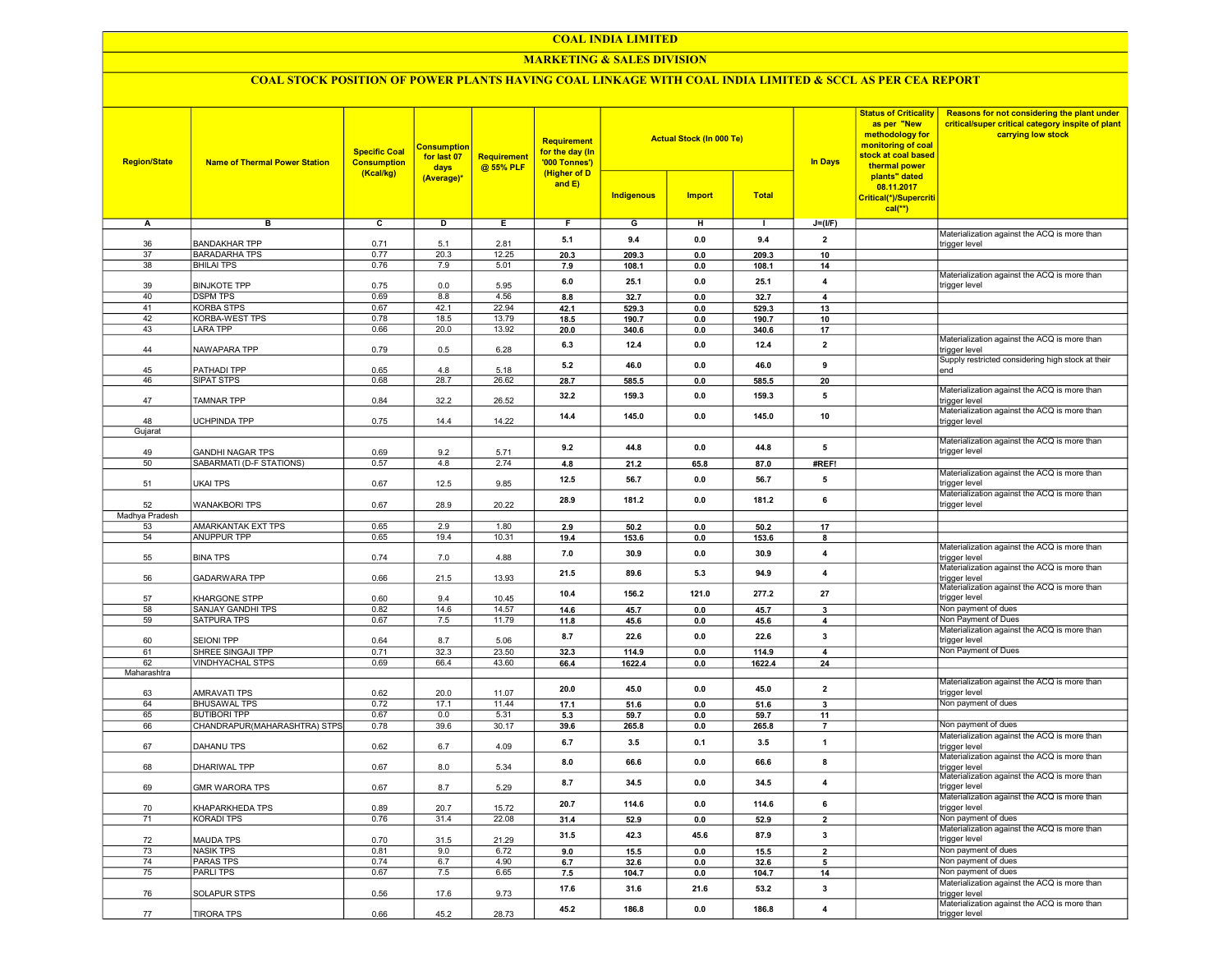#### COAL INDIA LIMITED

## MARKETING & SALES DIVISION

# COAL STOCK POSITION OF POWER PLANTS HAVING COAL LINKAGE WITH COAL INDIA LIMITED & SCCL AS PER CEA REPORT

| <b>Region/State</b>        | <b>Name of Thermal Power Station</b>       | <b>Specific Coal</b><br><b>Consumption</b><br>(Kcal/kg) | <b>Consumption</b><br>for last 07<br>days<br>(Average)* | Requirement<br>@ 55% PLF | Requirement<br>for the day (In<br>'000 Tonnes')<br>(Higher of D |                   | <b>Actual Stock (In 000 Te)</b> |                | <b>In Days</b>          | <b>Status of Criticality</b><br>as per "New<br>methodology for<br>monitoring of coal<br>stock at coal based<br>thermal power<br>plants" dated | Reasons for not considering the plant under<br>critical/super critical category inspite of plant<br>carrying low stock |
|----------------------------|--------------------------------------------|---------------------------------------------------------|---------------------------------------------------------|--------------------------|-----------------------------------------------------------------|-------------------|---------------------------------|----------------|-------------------------|-----------------------------------------------------------------------------------------------------------------------------------------------|------------------------------------------------------------------------------------------------------------------------|
|                            |                                            |                                                         |                                                         |                          | and $E$ )                                                       | <b>Indigenous</b> | <b>Import</b>                   | <b>Total</b>   |                         | 08.11.2017<br>Critical(*)/Supercriti<br>$cal(**)$                                                                                             |                                                                                                                        |
| A                          | в                                          | с                                                       | D                                                       | Е                        | F                                                               | G                 | н                               | $\blacksquare$ | $J=(I/F)$               |                                                                                                                                               |                                                                                                                        |
| 78                         | WARDHA WARORA TPP                          | 0.66                                                    | 5.2                                                     | 4.71                     | 5.2                                                             | 138.1             | 0.0                             | 138.1          | 26                      |                                                                                                                                               |                                                                                                                        |
| Total of Western Region    |                                            |                                                         |                                                         |                          |                                                                 |                   |                                 |                |                         | $\overline{0}$                                                                                                                                |                                                                                                                        |
| Southern<br>Andhra Pradesh |                                            |                                                         |                                                         |                          |                                                                 |                   |                                 |                |                         |                                                                                                                                               |                                                                                                                        |
| 79                         | DAMODARAM SANJEEVAIAH TPS                  | 0.66                                                    | 12.2                                                    | 13.85                    | 13.8                                                            | 116.6             | 0.0                             | 116.6          | 8                       |                                                                                                                                               | Materialization against the ACQ is more than<br>trigger level                                                          |
| 80                         | Dr. N.TATA RAO TPS                         | 0.77                                                    | 27.3                                                    | 17.90                    | 27.3                                                            | 40.5              | 0.0                             | 40.5           | 1                       |                                                                                                                                               | Materialization against the ACQ is more than<br>trigger level                                                          |
| 81                         | PAINAMPURAM TPP                            | 0.59                                                    | 18.2                                                    | 10.21                    | 18.2                                                            | 49.4              | 71.2                            | 120.6          | $\overline{7}$          |                                                                                                                                               | Materialization against the ACQ is more than<br>trigger level                                                          |
| 82                         | RAYALASEEMA TPS                            | 0.76                                                    | 19.7                                                    | 16.60                    | 19.7                                                            | 50.6              | 0.0                             | 50.6           | $\overline{\mathbf{3}}$ |                                                                                                                                               | Materialization against the ACQ is more than<br>trigger level                                                          |
| 83                         | SIMHADRI                                   | 0.78                                                    | 32.1                                                    | 20.54                    | 32.1                                                            | 216.5             | 52.9                            | 269.4          | 8                       |                                                                                                                                               | Materialization against the ACQ is more than<br>trigger level<br>Materialization against the ACQ is more than          |
| 84                         | <b>SGPL TPP</b>                            | 0.53                                                    | 16.9                                                    | 9.26                     | 16.9                                                            | 9.8               | 188.9                           | 198.8          | 12                      |                                                                                                                                               | trigger level                                                                                                          |
| 85<br>Karnataka            | <b>VIZAG TPP</b>                           | 0.67                                                    | 9.9                                                     | 9.20                     | 9.9                                                             | 99.9              | 0.0                             | 99.9           | 10                      |                                                                                                                                               | Less Supply of rakes from Railways                                                                                     |
| 86                         | <b>BELLARY TPS</b>                         | 0.63                                                    | 20.5                                                    | 14.23                    | 20.5                                                            | 20.4              | 0.0                             | 20.4           | 1                       |                                                                                                                                               | Materialization against the ACQ is more than<br>rigger level                                                           |
| 87                         | KUDGI STPP                                 | 0.63                                                    | 21.4                                                    | 19.90                    | 21.4                                                            | 90.9              | 30.8                            | 121.7          | 6                       |                                                                                                                                               | Materialization against the ACQ is more than<br>trigger level                                                          |
| 88                         | RAICHUR TPS                                | 0.66                                                    | 19.9                                                    | 14.98                    | 19.9                                                            | 84.4              | 0.0                             | 84.4           | 4                       |                                                                                                                                               | Materialization against the ACQ is more than<br>trigger level                                                          |
| 89                         | YERMARUS TPP                               | 0.62                                                    | 9.6                                                     | 13.09                    | 13.1                                                            | 90.7              | 0.0                             | 90.7           | $\overline{7}$          |                                                                                                                                               | Materialization against the ACQ is more than<br>trigger level                                                          |
| <b>Tamil Nadu</b>          |                                            |                                                         |                                                         |                          |                                                                 |                   |                                 |                |                         |                                                                                                                                               |                                                                                                                        |
| 90                         | METTUR TPS                                 | 0.81                                                    | 12.0                                                    | 8.98                     | 12.0                                                            | 30.4              | 0.0                             | 30.4           | $\overline{\mathbf{3}}$ |                                                                                                                                               | Materialization against the ACQ is more than<br>trigger level<br>Materialization against the ACQ is more than          |
| 91                         | METTUR TPS - II                            | 0.78                                                    | 8.2                                                     | 6.16                     | 8.2                                                             | 50.0              | 0.0                             | 50.0           | 6                       |                                                                                                                                               | trigger level<br>Materialization against the ACQ is more than                                                          |
| 92                         | NORTH CHENNAI TPS                          | 0.82                                                    | 29.6                                                    | 19.78                    | 29.6                                                            | 53.9              | 0.0                             | 53.9           | $\overline{2}$          |                                                                                                                                               | trigger level<br>Materialization against the ACQ is more than                                                          |
| 93                         | <b>TUTICORIN TPS</b>                       | 0.96                                                    | 9.6                                                     | 13.31                    | 13.3                                                            | 53.9              | 0.0                             | 53.9           | 4                       |                                                                                                                                               | trigger level<br>Materialization against the ACQ is more than                                                          |
| 94<br>Telangana            | <b>VALLUR TPP</b>                          | 0.72                                                    | 20.2                                                    | 14.26                    | 20.2                                                            | 147.5             | 0.0                             | 147.5          | $\overline{7}$          |                                                                                                                                               | trigger level                                                                                                          |
| 95                         | <b>BHADRADRI TPP</b>                       | 0.69                                                    | 10.9                                                    | 9.83                     | 10.9                                                            | 88.9              | 0.0                             | 88.9           | 8                       |                                                                                                                                               |                                                                                                                        |
| 96                         | KAKATIYA TPS                               | 0.57                                                    | 12.6                                                    | 8.33                     | 12.6                                                            | 149.8             | 0.0                             | 149.8          | 12                      |                                                                                                                                               |                                                                                                                        |
| 97                         | KOTHAGUDEM TPS (NEW)                       | 0.64                                                    | 14.0                                                    | 8.46                     | 14.0                                                            | 107.6             | 0.0                             | 107.6          | 8                       |                                                                                                                                               |                                                                                                                        |
| 98                         | KOTHAGUDEM TPS (STAGE-7)                   | 0.50                                                    | 9.5                                                     | 5.23                     | 9.5                                                             | 44.3              | 0.0                             | 44.3           | 5                       |                                                                                                                                               |                                                                                                                        |
| 99<br>100                  | <b>RAMAGUNDEM STPS</b><br>RAMAGUNDEM-B TPS | 0.62<br>0.77                                            | 34.1<br>0.1                                             | 21.33<br>0.64            | 34.1<br>0.6                                                     | 121.8<br>12.2     | 0.0<br>0.0                      | 121.8<br>12.2  | 4<br>19                 |                                                                                                                                               |                                                                                                                        |
| 101                        | <b>SINGARENI TPP</b>                       | 0.58                                                    | 15.2                                                    | 9.12                     | 15.2                                                            | 85.8              | 0.0                             | 85.8           | 6                       |                                                                                                                                               |                                                                                                                        |
| Total of Southern Region   |                                            |                                                         |                                                         |                          |                                                                 |                   |                                 |                |                         | $\overline{0}$                                                                                                                                |                                                                                                                        |
| Eastern                    |                                            |                                                         |                                                         |                          |                                                                 |                   |                                 |                |                         |                                                                                                                                               |                                                                                                                        |
| Bihar<br>102               | <b>BARAUNI TPS</b>                         | 0.63                                                    | 5.8                                                     | 5.90                     | 5.9                                                             | 70.7              | 0.0                             | 70.7           | 12                      |                                                                                                                                               |                                                                                                                        |
| 103                        | <b>BARH I</b>                              | 0.67                                                    | 8.4                                                     | 5.84                     | 8.4                                                             | 82.7              | 0.0                             | 82.7           | 10                      |                                                                                                                                               |                                                                                                                        |
| 104                        | <b>BARH II</b>                             | 0.67                                                    | 16.7                                                    | 11.67                    | 16.7                                                            | 165.5             | 0.0                             | 165.5          | 10                      |                                                                                                                                               |                                                                                                                        |
| 105                        | KAHALGAON TPS                              | 0.80                                                    | 37.8                                                    | 24.62                    | 37.8                                                            | 144.4             | 3.8                             | 148.2          | $\overline{4}$          |                                                                                                                                               | Materialization against the ACQ is more than<br>trigger level                                                          |
| 106                        | MUZAFFARPUR TPS                            | 0.77                                                    | 5.8                                                     | 3.95                     | 5.8                                                             | 79.7              | 0.0                             | 797            | 14                      |                                                                                                                                               | Materialization against the ACQ is more than<br>trigger level                                                          |
| 107                        | <b>NABINAGAR STPP</b>                      | 0.58                                                    | 17.8                                                    | 15.21                    | 17.8                                                            | 216.6             | 0.0                             | 216.6          | 12                      |                                                                                                                                               |                                                                                                                        |
| 108                        | NABINAGAR TPP                              | 0.69                                                    | 15.9                                                    | 9.06                     | 15.9                                                            | 47.0              | 0.0                             | 47.0           | $\mathbf{3}$            |                                                                                                                                               | Materialization against the ACQ is more than<br>trigger level                                                          |
| Jharkhand<br>109           | <b>BOKARO TPS 'A' EXP</b>                  | 0.57                                                    | 6.5                                                     | 3.78                     | 6.5                                                             | 110.8             | 0 <sub>0</sub>                  | 110.8          | 17                      |                                                                                                                                               |                                                                                                                        |
| 110                        | CHANDRAPURA(DVC) TPS                       | 0.61                                                    | 6.9                                                     | 4.06                     | 6.9                                                             | 137.0             | 11.5                            | 148.5          | 22                      |                                                                                                                                               |                                                                                                                        |
| 111                        | JOJOBERA TPS                               | 0.69                                                    | 3.5                                                     | 2.18                     | 3.5                                                             | 49.6              | 0.0                             | 49.6           | 14                      |                                                                                                                                               |                                                                                                                        |
| 112                        | <b>KODARMA TPP</b>                         | 0.62                                                    | 13.0                                                    | 8.23                     | 13.0                                                            | 133.2             | 22.5                            | 155.6          | 12                      |                                                                                                                                               |                                                                                                                        |
| 113                        | MAHADEV PRASAD STPP                        | 0.70                                                    | 6.9                                                     | 5.01                     | 6.9                                                             | 29.2              | 0.0                             | 29.2           | 4                       |                                                                                                                                               | Materialization against the ACQ is more than<br>trigger level                                                          |
| 114                        | MAITHON RB TPP                             | 0.64                                                    | 10.5                                                    | 8.89                     | 10.5                                                            | 220.3             | 0.0                             | 220.3          | 21                      |                                                                                                                                               |                                                                                                                        |